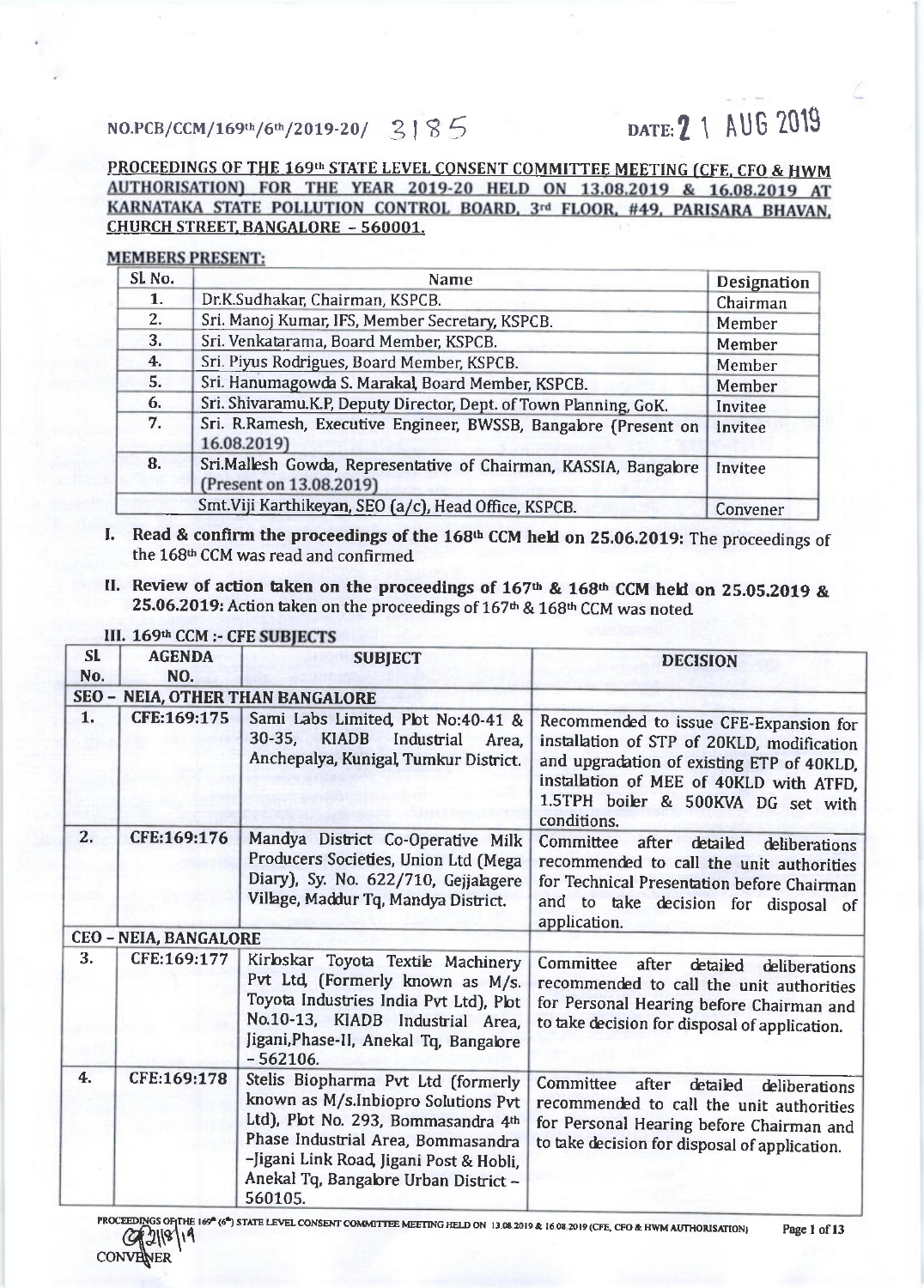| SI. | <b>AGENDA</b>               | <b>SUBJECT</b>                                           |                                                                                  |
|-----|-----------------------------|----------------------------------------------------------|----------------------------------------------------------------------------------|
| No. | NO.                         |                                                          | <b>DECISION</b>                                                                  |
| 5.  | CFE:169:179                 | Nexteer Automotive India Pvt Ltd,                        |                                                                                  |
|     |                             | Plot No. 98A, KIADB Industrial Area,                     | Committee<br>after<br>detailed<br>deliberations                                  |
|     |                             | Phase-2,<br>Jigani,<br>Anekal<br>Taluk,                  | recommended to call the unit authorities                                         |
|     |                             | Bangalore - 562106.                                      | for Personal Hearing before Chairman and                                         |
| 6.  | CFE:169:180                 | Cookson<br>India<br>Research Center,                     | to take decision for disposal of application.                                    |
|     |                             | Vaishnavi Bhavana, Plot No. 89/1,                        | Recommended to issue CFE - Expansion for                                         |
|     |                             | Industrial<br>Suburb,<br>2 <sub>nd</sub>                 | installation of additional DG Set of capacity                                    |
|     |                             | Stage,<br>Yeshwanthpura, Bangalore-22.                   | 1010KVA with conditions.                                                         |
| 7.  | CFE:169:181                 | UL India Private Limited, Plot No.                       |                                                                                  |
|     |                             |                                                          | Recommended to issue CFE-Expansion for                                           |
|     |                             | 129/4, Laboratory Building, Kalyani                      | installation of in-house ETP of capacity                                         |
|     |                             | Platina Campus, EPIP Zone, Phase II,                     | 01KLD with conditions to provide the same                                        |
|     |                             | White field, Kudalahalli Village, K.R.                   | within three months.                                                             |
|     | <b>SEO - INFRASTRUCTURE</b> | Puram Hobli, Bangalore-560066.                           |                                                                                  |
| 8.  | CFE:169:182                 |                                                          |                                                                                  |
|     |                             | SNN Properties LLP, Sy. No. 146/1,                       | Committee after detailed deliberations                                           |
|     |                             | 147/1, 147/2, 145/1 & 144 of Kudlu                       | recommended to call the unit authorities                                         |
|     |                             | Village, Sarjapura Hobli, Anekal Taluk,                  | for Technical Presentation before Chairman                                       |
|     |                             | Bengaluru Urban District, Bengaluru.                     | and to take decision for disposal of                                             |
| 9.  |                             |                                                          | application.                                                                     |
|     | CFE:169:183                 | Bangabre Development Authority                           | Recommended to issue CFE for construction                                        |
|     |                             | (BDA), Sy. No. 35 of Hunnigere                           | of 320 units of EWS, 322 Residential units &                                     |
|     |                             | Village, Tumkur Road, Dasanapura                         | Club House building with total BUA of                                            |
|     |                             | Hobli,<br>Bengaluru<br>North<br>Taluk,                   | 64,032.20sq.mtr with conditions as per the                                       |
|     |                             | Bengaluru.                                               | Zoning Regulations of the relevant Planning                                      |
|     |                             |                                                          | Authority.                                                                       |
| 10. | CFE:169:184                 | Adarsh Developers, Sy. No. 52/1A, 53,                    | Committee<br>after<br>detailed deliberations                                     |
|     |                             | 56/2 & 57 of Kadirenahalli Village,                      | recommended to call the unit authorities                                         |
|     |                             | Uttarahalli Hobli, Bengaluru.                            | for Technical Presentation before Chairman                                       |
|     |                             |                                                          | and to take decision for disposal of                                             |
|     |                             |                                                          | application.                                                                     |
| 11. | CFE:169:185                 | Sobha Limited, Sy. No. 87/2 & 87/3,                      | Recommended to issue CFE for Residential                                         |
|     |                             |                                                          | Kothanur Village, Uttarahalli Hobli, Apartment with 238 flats having total built |
|     |                             | Bengaluru South Taluk, Bengaluru.                        | up area of 73,314.29sq.mtr with conditions                                       |
|     |                             |                                                          | as per the Zoning Regulations of the                                             |
|     |                             |                                                          | relevant Planning Authority.                                                     |
|     | SEO - 17 CATEGORY           |                                                          |                                                                                  |
| 12. | CFE:169:186                 | VPL Chemicals Pvt Ltd, Plot No. 64,                      |                                                                                  |
|     |                             | Sompura Industrial Area, Dobbaspet,                      | Recommended to issue CFE-Expansion for                                           |
|     |                             | Tumkur Road, Nelamangala Taluk,                          | two existing products and change in product                                      |
|     |                             | Bangabre Rural District.                                 | mix with conditions, in line with EC.                                            |
|     | <b>IV.CFO SUBJECTS:</b>     |                                                          |                                                                                  |
|     |                             | SEO - NEIA, OTHER THAN BANGALORE                         |                                                                                  |
| 13. | CFO:169:187                 | Himatsingka Terry (Division of M/s                       |                                                                                  |
|     |                             | Himatsingka Seide Ltd, )Plot. No. 3, Sez                 | Committee after<br>detailed<br>deliberations                                     |
|     |                             | Textile Zone, KIADB Industrial Area,                     | deferred the subject. Latest inspection                                          |
|     |                             |                                                          | report to be obtained from Regional Officer                                      |
| 14. | CFO:169:188                 | Gorur Road Hanumanthapura, Hassan<br>Shell Apparels Pvt. | and place the subject in CCM.                                                    |
|     |                             | Ltd.<br>Unit-2,<br>Sy.No:332/3A,                         | Recommended to issue CFO under Water &                                           |
|     |                             | $332/3B$ ,<br>332/4,                                     | Air Acts for the period from 01.07.2018 to                                       |
|     |                             | Amanigopalakrishnakere<br>Village,                       | 30.06.2023 with conditions.                                                      |
|     |                             | Chikkaballapura<br>Shidlaghatta Road,                    |                                                                                  |
|     |                             | Nandi Hobli, Chikkaballapura Taluk &                     |                                                                                  |
|     |                             | District.                                                |                                                                                  |
|     | PROCEEDINGS OF THE          |                                                          |                                                                                  |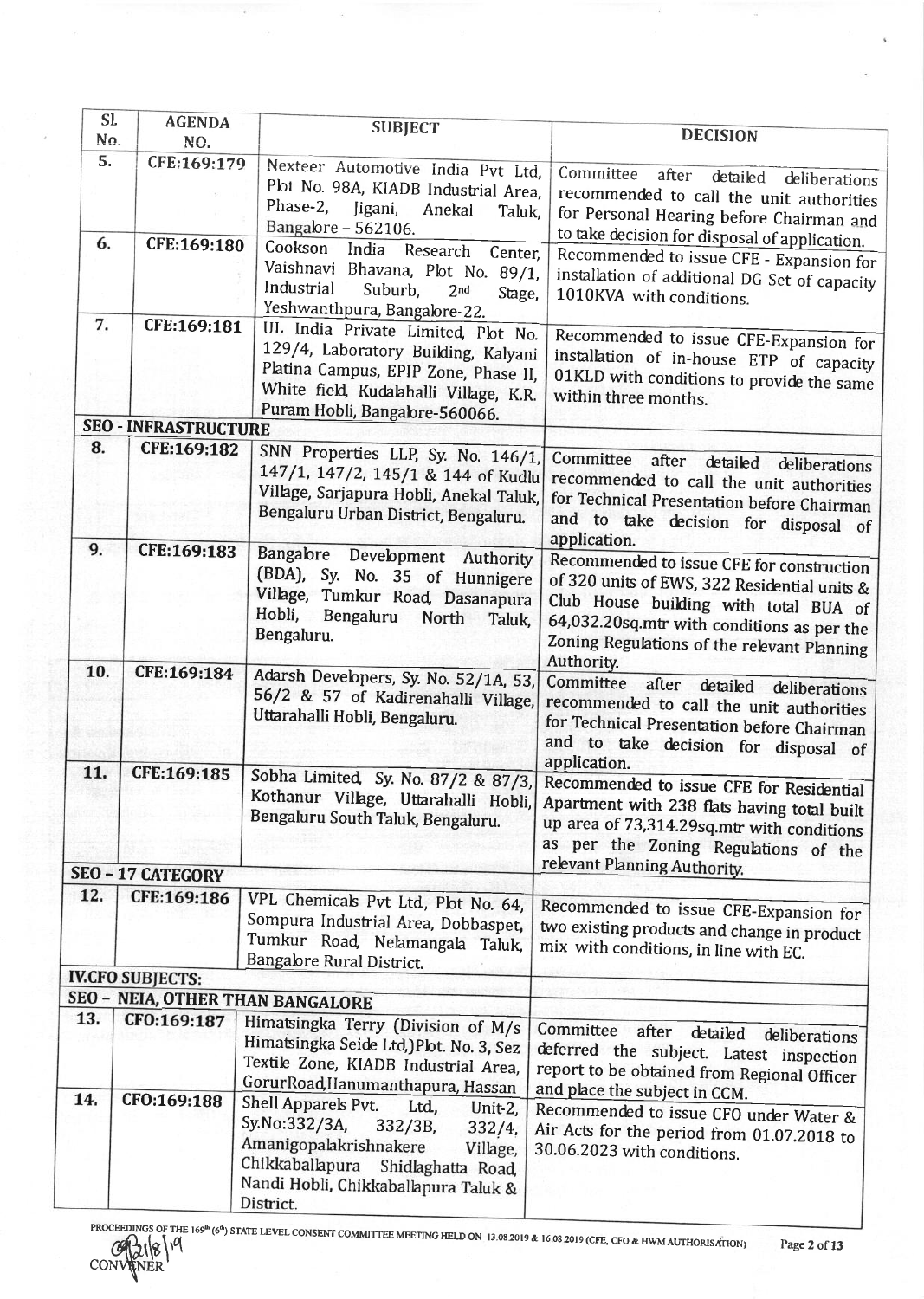| S1<br>Nο. | <b>AGENDA</b><br>NO.         | <b>SUBJECT</b>                                                                                                                                                                                                             | <b>DECISION</b>                                                                                                                                                                                                              |
|-----------|------------------------------|----------------------------------------------------------------------------------------------------------------------------------------------------------------------------------------------------------------------------|------------------------------------------------------------------------------------------------------------------------------------------------------------------------------------------------------------------------------|
| 15.       | CF0:169:189                  | Sterling Tools Limited, Plot No: 109 &<br>110, Vemgal, KIADB Industrial Area,<br>Vemgal, Koalr Taluk.                                                                                                                      | Recommended<br>to<br>issue<br><b>CFO</b><br>for<br>manufacture of Fasteners of 500TPM only<br>under Water & Air Acts for the period from<br>01.07.2018 to 30.06.2023 with conditions<br>and to comply with 5 point criteria. |
| 16.       | CFO:169:190                  | Mega Dairy - Kcmul, Sy. No. 40/2, 42,<br>43 & 44, Yaluvanahalli Village, Nandi<br>Cross, Nandi Hobli, Chikkaballapur<br>Taluk & District.                                                                                  | Committee<br>after<br>detailed<br>deliberations<br>recommended to<br>defer<br>the<br>subject.<br>Chairman to visit the industry, thereafter<br>subject to be placed in CCM.                                                  |
|           | <b>SEO - WMC</b>             |                                                                                                                                                                                                                            |                                                                                                                                                                                                                              |
| 17.       | CFO:169:191                  | K.C. General Hospital, Malleshwaram,<br>Bangalore - 560003, Bangalore Urban<br>District.                                                                                                                                   | Recommended to issue CFO under Water &<br>Air Acts for the period upto 30.06.2021<br>with conditions.                                                                                                                        |
|           | <b>SEO-MINES</b>             |                                                                                                                                                                                                                            |                                                                                                                                                                                                                              |
| 18.       | CFO:169:192                  | Thakur Industries, Sy. No. 234 and<br>235, Hirebaganal Village, Koppal<br>Taluk & District.                                                                                                                                | Recommended to issue CFO-Expansion for<br>increase<br>in<br>capacity of Iron<br>ore<br>beneficiation plant from 0.6MTPA to<br>1.5MTPA, under Water & Air Acts for the<br>period upto 30.06.2024 with conditions.             |
| 19.       | CFO:169:193                  | PGM Ferro Steel Pvt. Ltd, Sy. No.60 &<br>61 of Janekunte Village, Sy. No.54 &<br>55 of Haraginadoni Village, Bellary<br>Taluk & District.                                                                                  | Recommended to issue CFO under Water &<br>Air Acts for the period upto 30.06.2022<br>with conditions.                                                                                                                        |
|           | <b>CEO - NEIA, BANGALORE</b> |                                                                                                                                                                                                                            |                                                                                                                                                                                                                              |
| 20.       | CFO:169:194                  | Merck Life Science Pvt. Ltd, Plot<br>No.50/A, II Phase, Ring Road, Peenya<br>Industrial Area, Bangabre -560058.                                                                                                            | Recommended to issue CFO-Expansion for<br>operation of 20KLD combined ETP with<br>MBR Technology under Water Act for the<br>period upto 30.06.2021 with conditions.                                                          |
|           | <b>SEO - INFRASTRUCTURE</b>  |                                                                                                                                                                                                                            |                                                                                                                                                                                                                              |
| 21.       | CF0:169:195                  | <b>RBI</b><br>Staff<br>Quarters,<br>Annaswamy<br>Mudaliar Street, Opposite to Halasur<br>Lake, Bengaluru.                                                                                                                  | Recommended to issue CFO under Water<br>Act for operation of 150KLD STP for the<br>period upto 30.06.2023 with conditions.                                                                                                   |
| 22.       | CF0:169:196                  | SJR Prime Corporation Pvt. Ltd, in<br>the name of "Blue Waters" at Khatha<br>No.71/149 & 78, Sy.No. 149 of Kudlu<br>village & Old Sy.No. 45/20 (RSy.No.78)<br>of Parapanna<br>Agrahara Village,<br>Begur Hobli, Bengaluru. | Recommended to issue CFO for operation of<br>650KLD STP under Water Act for the period<br>upto 30.06.2023 with conditions.                                                                                                   |
| 23.       | CF0:169:197                  | Sobha Developers Ltd, In the name of<br>M/s.Sobha Global Mall, Municipal<br>No.19/2, Minerva Mills Compound,<br>Gopalapura, Mysore Deviation Road,<br>Bangalore.                                                           | Recommended<br>to<br>issue<br><b>CFO</b><br>for<br>the<br>commercial complex under Water & Air Acts<br>for operation of 300KLD STP & DG Sets for<br>the<br>period<br>upto<br>30.06.2023<br>with<br>conditions.               |
| 24.       | CFO:169:198                  | Pramuk Infracon LLP., No. 46/1,<br>Jayanagar, 7 <sup>th</sup> Block, MM Industrial<br>Estate, K.R Road, Bengaluru.                                                                                                         | Recommended to issue CFO under Water<br>Act for operation of 150KLD STP provided<br>for residential apartments for the period<br>upto 30.06.2023 with conditions.                                                            |
| 25.       | CF0:169:199                  | Purva Belmont Apartment Owners<br>Association, Sy. No. 29/2A & 29/2B of<br>Jaraganahalli<br>Village,<br>Uttarahalli<br>Hobli, Bengaluru.                                                                                   | Committee<br>after<br>detailed<br>deliberations<br>recommended to refuse CFO in view of<br>non-compliances.                                                                                                                  |